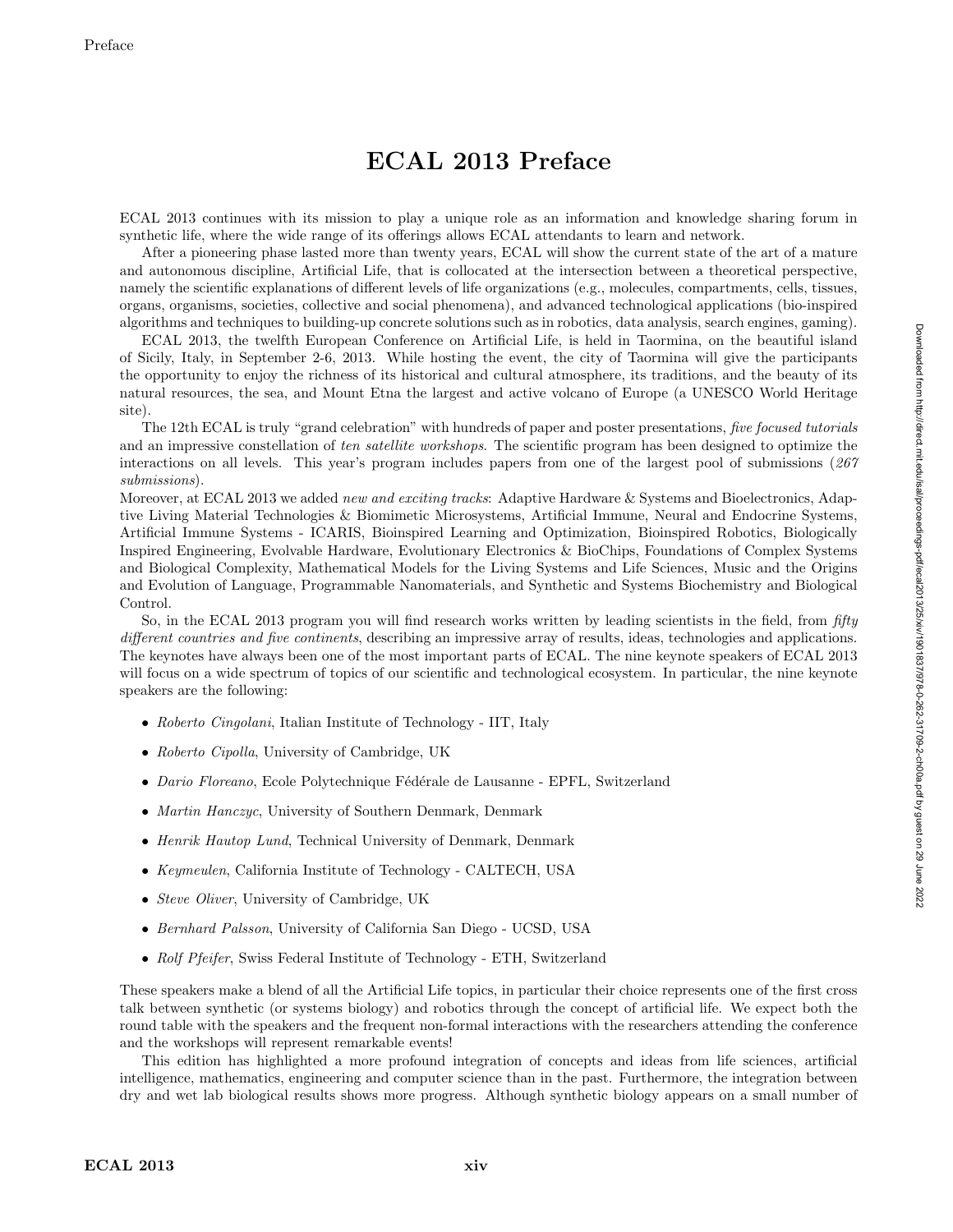papers, it is already showing itself as a powerful engine for boosting new ideas into the ECAL breath of topics and new type of researchers, perhaps interested in designing life at different levels of complexity, will follow ECAL or will consider ECAL as top conference. As organisers of such important event we felt the duty to ask ourselves three questions:

Will this event attract young inquisitive minds?

Will this event be full of opportunity and career boosts for established researchers in the artificial life fields?

Will an ECAL author, or a student attending it, change the world?

We have shaped the conference to answer all these questions. We believe this conference is the place for rapid exchange of very innovative ideas in artificial life and therefore has a very important role in the current geography of places where innovation could take place. A young researcher will be exposed to the largest diversity of ideas in artificial life. The expectations are reflected by the larger number of registrations, papers, and satellite workshops with respect to the previous editions.

Finally, we would like to recognize the enormous efforts of the ECAL organizing committee who made ECAL possible by donating their time, expertise, and enthusiasm. Without their hard work and dedication, ECAL would not be possible. We also could not have organized ECAL 2013 without the excellent work of all of the program committee members, our workshop chair, tutorial chair, publicity chair, financial manager, conference secretary and local organizers. We would like to express our appreciation to the plenary speakers, to the tutorial speakers, to the workshop organizers, and to all the authors who submitted research papers to ECAL 2013.

ECAL is the premier event for science and technology in synthetic life, where scientists from all over the world meet to exchange ideas and sharpen their skills.

Taormina, September 2013

Pietro Liò, Orazio Miglino, Giuseppe Nicosia, Stefano Nolfi, and Mario Pavone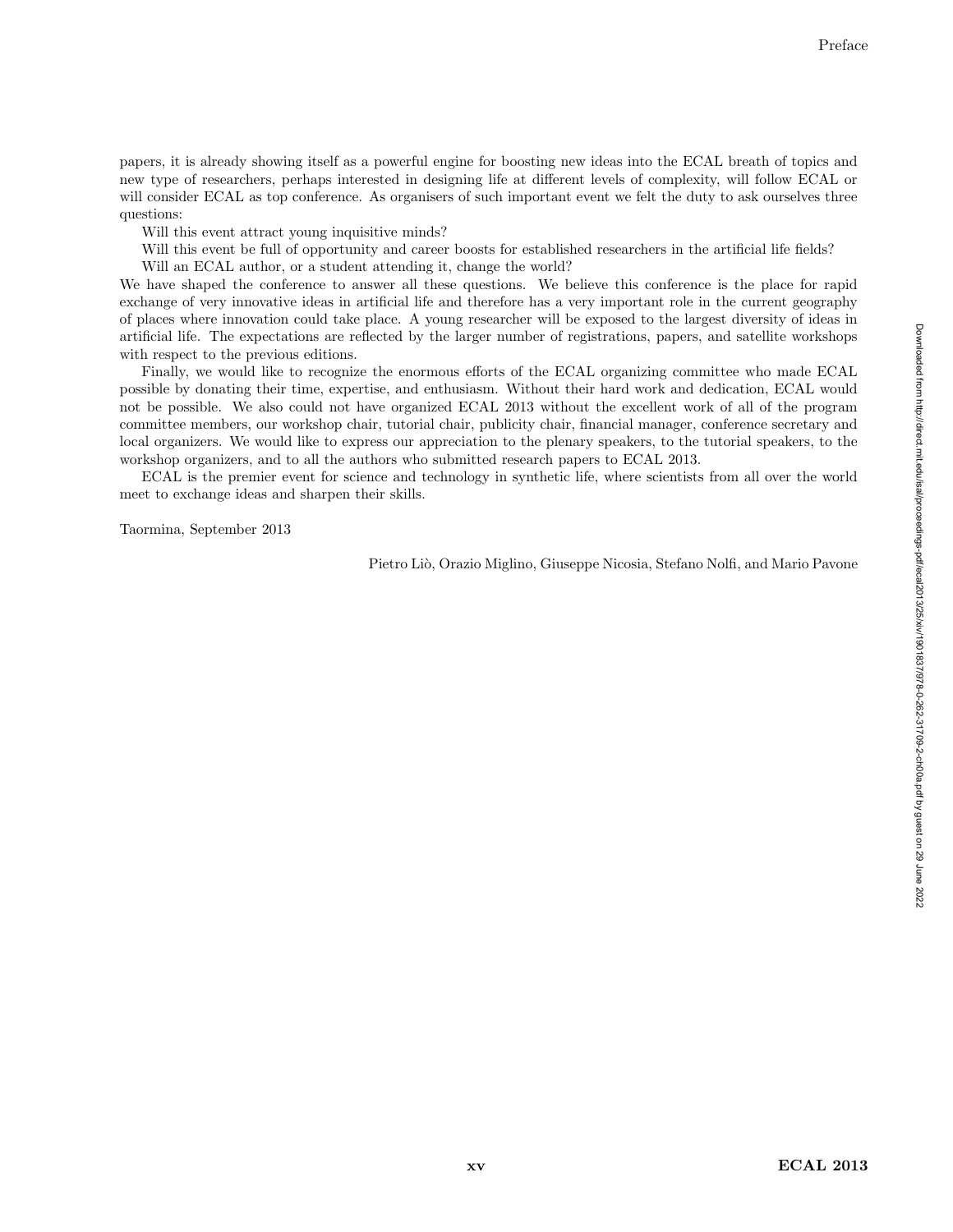# Keynote Speakers

### Nanotechnologies for Humans and Humanoids

- Roberto Cingolani is the Scientific Director of IIT since December 8th, 2005. He earned a Ph.D. in Physics from the University of Bari in 1988. From 1989 to 1991, he was a staff member at Max Planck Institute for Festkörperforschung in Stuttgart (Germany). Since 2001, he has been member of various panels of the European Commission within the Sixth and Seventh Frame Programs in the field of Nanotechnology, New materials and New production systems. From 2002, he has been member of different panels of the Ministry of Research and University (Technical Secretariat for the National Research Plan, Commission for the selection the Centres of Excellence). From 2000 to 2003, he was executive Vice-president of the National Institute for the Physics of the Matter (INFM). Founder and Director of the National Nanotechnology Laboratory (NNL) of INFM at University of Lecce in 2001, R. Cingolani is author or co-author of about 700 papers in international journals and holds about 30 patents in the fields of structural, optical and electronic properties of quantum nanostructures of semiconductors, molecular nanotechnologies for plastic photonics, OLED e plastic electronic devices (since 2000), bio-nanotechnologies, biomimetic systems, biological electronic devices (since 2003) and smart nanocomposite materials.
	- Abstract Nanotechnology is developing along a pathway which is parallel to that of evolution. Nanocomposite biomimetic materials, new sensing devices, interconnection of living cells (organs) and circuits are boosting the development of complex integrated systems such as humanoids and animaloids, whose performances, either biomechanic or cognitive, are continuously improving. A number of new technologies is thus first developed for these advanced machines, and then transferred to humans. Following the concept of the evolutionary pathway of technology we will briefly describe a few representative examples developed at IIT over the last few years:
		- Artificial molecules and artificial antibodies, and their application to drug delivery and diagnostics
		- Plantoids and robots with sensing roots
		- Animaloid (quadrupeds) with advanced equilibrium and motion characteristics and their application to disaster recovery
		- Humanoids with unprecedented cognitive and biomechanic capabilities, and their application as human companions, and for rehabilitation and prosthetic tools
		- New biocompatible materials for soft machines

## Computer Vision: Making Machines that See

- Roberto Cipolla is a Professor of Information Engineering at the University of Cambridge and the Director of Toshiba's (Toshiba Research Europe) Cambridge Research Laboratory. He obtained a B.A. (Engineering) from the University of Cambridge in 1984 and an M.S.E. (Electrical Engineering) from the University of Pennsylvania in 1985. From 1985 to 1988 he studied and worked in Japan at the Osaka University of Foreign Studies (Japanese Language) and Electrotechnical Laboratory. In 1991 he was awarded a D.Phil. (Computer Vision) from the University of Oxford and from 1991-92 was a Toshiba Fellow and engineer at the Toshiba Corporation Research and Development Centre in Kawasaki, Japan. He joined the Department of Engineering, University of Cambridge in 1992 as a Lecturer and a Fellow of Jesus College. He became a Reader in Information Engineering in 1997 and a Professor in 2000. His research interests are in computer vision and robotics and include the recovery of motion and 3D shape of visible surfaces from image sequences; object detection and recognition; novel man-machine interfaces using hand, face and body gestures; real-time visual tracking for localisation and robot guidance; applications of computer vision in mobile phones, visual inspection and image-retrieval and video search. He has authored 3 books, edited 8 volumes and co-authored more than 300 papers.
	- Abstract Computer vision is the science and technology of making machines that see. The talk will begin with an overview of the state-of-the-art in the 3R's of computer vision: registration, reconstruction and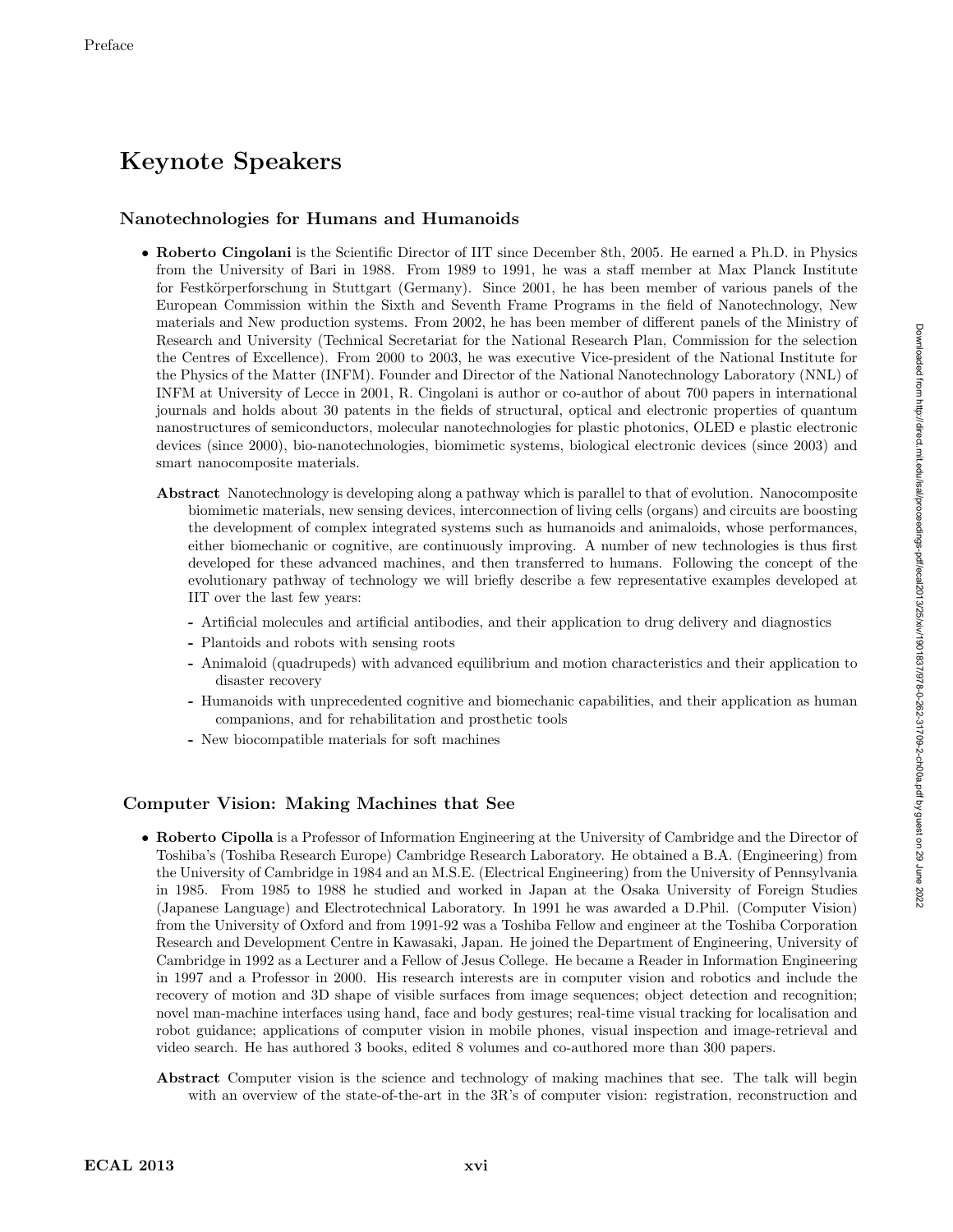recognition and will include demonstrations of research projects from the University of Cambridge. and Toshiba Research Europe' s Cambridge Laboratory.

The second part of the talk will introduce a novel digital interface - a talking head created by Toshiba Research Europe and the University of Cambridge. We have developed a system that can generate a realistic expressive talking head animation. The user enters input text and selects an expression such as 'happy' and 'angry' and the software makes a previously recorded face model talk at an unprecedented level of realism.

The face and speech model was learned from a large training dataset where sentences are spoken with a number of different emotions. In addition to a neutral style, the corpus includes angry, happy, sad, tender and fearful expressions. The realism of the animation is achieved by novel training and face modelling algorithms. A key technology behind training the expressive "talking head" model is Cluster Adaptive Training (CAT), which allows flexible control over the expressiveness of both the voice and the face model.

The new technology allows next generation interfaces. By combining speech and face video synthesis, so-called visual speech synthesis, interaction with computers will become more similar to interacting with another person. A demonstration will be included at the end of the talk.

### Bio-mimetic Flying Robots

- Dario Floreano is full professor, Director of the Laboratory of Intelligent Systems at Ecole Polytechnique Fédérale de Lausanne Switzerland (EPFL) and Director of the Swiss National Center of Robotics, a national strategic initiative bringing together all major robotics labs in Switzerland. His research focuses on the convergence of biology, artificial intelligence, and robotics. He has published more than 300 peer-reviewed papers, which have been cited more than 9K times, and four books on the topics of evolutionary robotics, bio-inspired artificial intelligence, and bio-mimetic flying robots with MIT Press and Springer Verlag. He is member of the World Economic Forum Council on robotics and smart devices, co-founder of the International Society of Artificial Life, Inc. (USA), co-founder of the aerial robot company senseFly Ltd (now member of the Parrot Group), advisor to the European Commission for Future Emerging Technologies, member of the editorial board of 10 professional journals, and board member of numerous professional societies in robotics and artificial intelligence. He is also active in the public understanding of robotics and artificial intelligence, delivered almost 150 invited talks worldwide, and started the popular robotics podcast Talking Robots (now The RobotsPodcast).
	- Abstract I will present an overview of my lab's efforts to develop autonomous robots capable of flying in cluttered environments and in safe interaction with humans. I will start by presenting miniature and small-size robots capable of performing collision-free flight and altitude control indoor and outdoor by means of insect-inspired vision and control. I will also present evolved and bio-mimetic strategies for coordination of outdoor flying robots. Finally, I will revisit the conventional concept of flying robots and describe recent work on the development of flying robots capable of surviving and exploiting collisions, just like insects do, in order to explore semi-collapsed buildings or extremely cluttered environments with no light.

### The real artificial lives of droplets

• Martin Hanczyc is an Associate Professor at the Institute of Physics and Chemistry at the University of Southern Denmark. He formally was an Honorary Senior Lecturer at the Bartlett School of Architecture, University College London and Chief Chemist at ProtoLife. He received a bachelor's degree in Biology from Pennsylvania State University, a doctorate in Genetics from Yale University and was a postdoctorate fellow under Jack Szostak at Harvard University. He has published in the area of protocells, complex systems, evolution and the origin of life in specialized journals including JACS and Langmuir as well as PNAS and Science. He is also a mentor for the first iGEM synthetic biology student team from Denmark. He is developing novel synthetic chemical systems based on the properties of living systems. Martin actively develops outreach for his research by giving several public lectures and collaborating with architects and artists in several exhibitions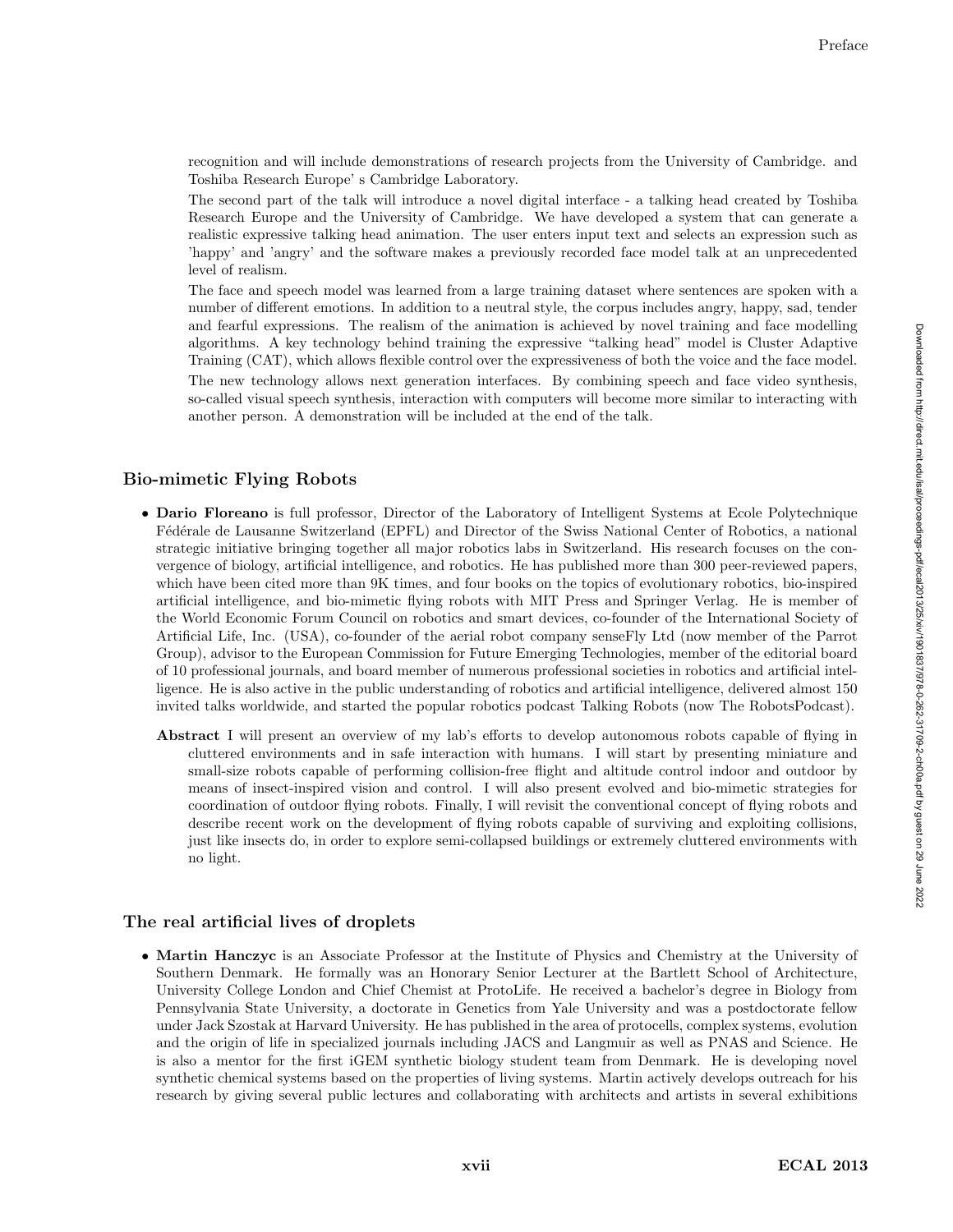world wide including the Architecture Biennale in Venice Italy in 2010 to bring experiments out of the lab and into the public space. His approach to science has been integrative, multidisciplinary and publicly visible with over 20 press items including Nature News, Scientific American, Discovery Channel, and BBC Radio. Martin gave an invited public lecture at TED in 2011, which now has over 500,000 views.

Abstract My work is focused on understanding the fundamental principles of living and evolving systems through experimental science. To this end, I build synthetic systems where dynamic life-like properties emerge when self-assembled systems are pushed away from equilibrium. I will present an experimental model of bottom-up synthetic biology: chemically-active oil droplets. This system has the ability to sense, metabolize and the potential to evolve. Specifically, I will present how sensory-motor coupling can produce chemotactic motile droplets and may form the basis for intelligent and self-replicating materials. In addition, I am involved with a new consortium to develop a robotic interface with feedback to maintain and manipulate the non-equilibrium state of the chemical systems in real time. This represents the integration of chemical, computational, and robotic artificial life.

## Playware ABC

- Henrik Hautop Lund, Technical University of Denmark, is head of the Center for Playware. He is World Champion in RoboCup Humanoids Freestyle 2002, has developed shape-shifting modular robots, and has collaborated closely on robotics, ALife and AI with companies like LEGO, Kompan, BandaiNamco, etc. for the past two decades. His Center for Playware at the Technical University of Denmark has a long track record of developing modular playware for playful contextualized IT training in Sub-Saharan Africa and for playful rehabilitation of mentally and physically handicapped children and adult in rural areas of Sub-Saharan Africa. These modular playware technology developments include I-Blocks (LEGO bricks with processing power) and modular interactive tiles (larger bricks for physical rehab). Further, with the development of East-Africa's first science and business park, local entrepreneurship has been fostered amongst students graduating from the university degree programs in contextualized IT. Combining such skills, it became possible to develop technical skill enhancing football games and global connectivity based on modular playware for townships in South Africa for the FIFA World Cup 2010. Lately, together with international pop star and World music promoter Peter Gabriel, it has been possible to develop the MusicTiles app as a music 2.0 experience to enhance music creativity amongst everybody, even people with no initial musical skills whatsoever. In all cases, the modular playware technology approach is used in a playful way to enhance learning and creativity amongst anybody, anywhere, anytime.
	- Abstract Embodied Artificial Life research has led to the development of playware defined as intelligent hardware and software that creates play and playful experiences for users of all ages. With recent technology development, we become able to exploit robotics, modern artificial intelligence and embodied artificial life to create playware which acts as a play force that inspires and motivates users to enter into a play dynamics. In such play dynamics, users forget about time and place, and simultaneously increase their creative, cognitive, physical, and social skills. The Playware ABC concept allows you to develop solutions for anybody, anywhere, anytime through building bodies and brains to allow people to construct, combine and create. Designing playware technology that results in specific behaviors of the user in not a trivial task, and it demands an array of background knowledge in a number of scientific fields. Indeed, definition of desired interactions and behaviors should arise from deep knowledge of the field of application (e.g. play of a specific user group, clinical knowledge of therapy of a specific patient group, professional music knowledge, and professional sport knowledge). In order to meet a practice, where several disciplines can join to develop such playware, and inspired by early artificial life work, we conceptualized the approach of modular playware in the form of building blocks. Building blocks should allow easy and fast expert-driven or user-driven development of playware applications for a given application field. The development of such modular playware technology takes its inspiration from modular robotics, human-robot interaction and embodied artificial life. In this talk, I will present the design principles for creating such modular playware technology with focus on the embodied AI principles that forms the foundation for the design principles of modular playware technology. I will exemplify the design principles with practical applications from the fields of play, sports, music, performance art, and health.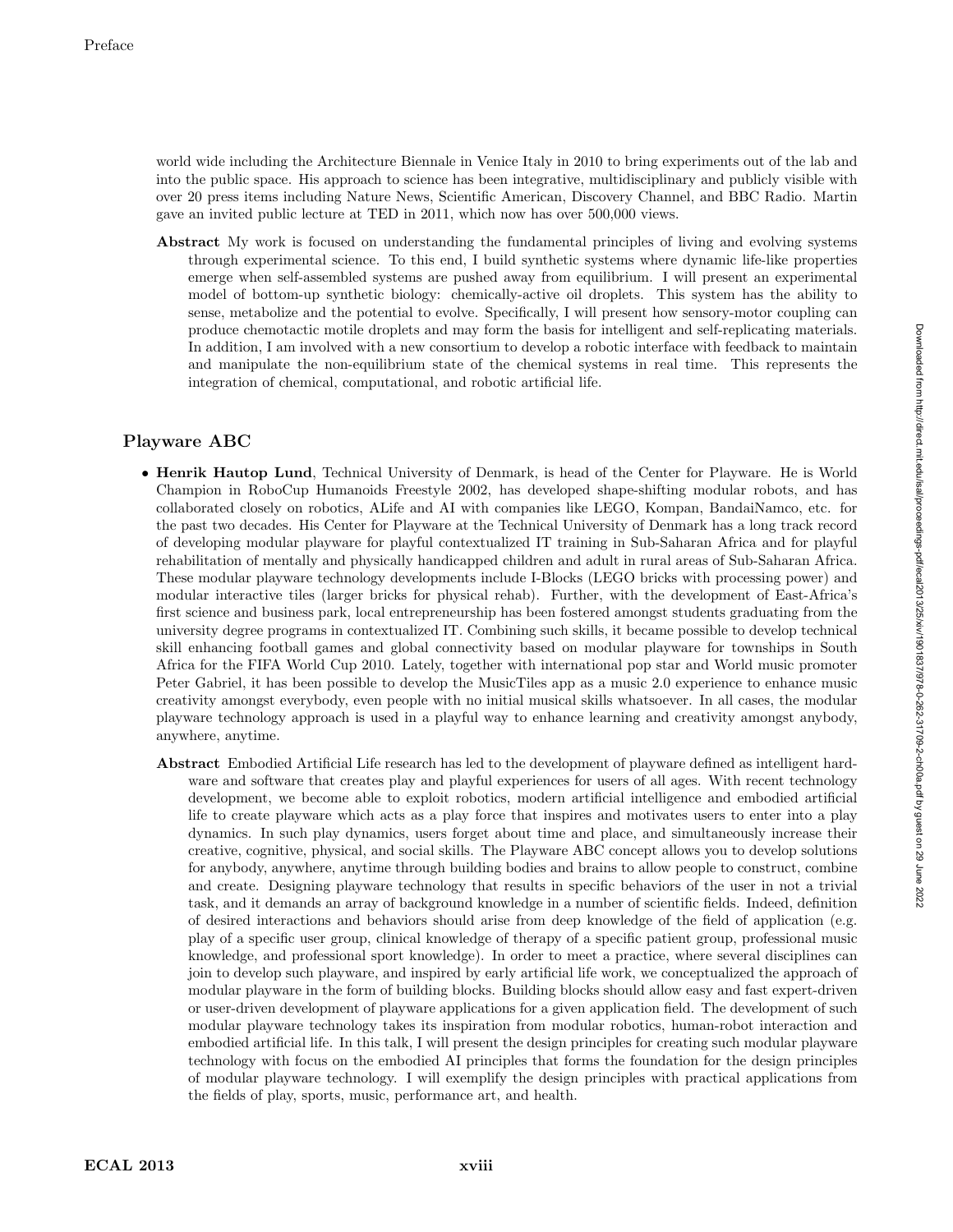## Self-Repairing and Tuning Reconfigurable Electronics for Space

- Didier Keymeulen joined the computer science division of the Japanese National Electrotechnical Laboratory as senior researcher in 1996. In 1998 he moved to the California Institute of Technology and is currently principal member of the technical staff in the Bio-Inspired Technologies Group. He is leading several research tasks on adaptive computing, fault-tolerant electronics, and autonomous and adaptive sensor technologies. He was the electronics test lead of the tunable laser spectrometer (TLS) instrument on the 2011 Mars Science Laboratory (MSL) rover mission to Mars. He serves as chair, co-chair, and program-chair of the NASA/ESA Annual Conferences on Adaptive Hardware and Systems. Didier received his BSEE, MSEE and Ph.D. in Electrical Engineering and Computer Science from the Free University of Brussels, Belgium.
	- Abstract Space missions often require technologies not yet available for earth applications. This talk will present the development of self-reconfigurable electronics for few real-world problems encountered in space applications: survival in extreme environment, high precision inertial measurement for navigation, and in-situ adaptive control for space instruments. Radiation and extreme-temperature hardened electronics is needed to survive the harsh environments beyond earth's atmosphere. Traditional approaches to preserve electronics incorporate radiation shielding, insulation and redundancy at the expense of power and weight. This presentation will demonstrate the implementation of a self-adaptive system using a field programmable gate array (FPGA) and data converters which can autonomously recover the lost functionality of a reconfigurable analog array (RAA) integrated circuit (IC). The second application is related to the development of inexpensive, navigation grade, miniaturized inertial measurement unit (IMU), which surpasses the state-of-the art in performance, compactness (both size and mass) and power efficiency used by current space missions. The talk will explain a self-tuning method for reconfigurable Micro-Electro-Mechanical Systems (MEMS) gyroscopes based on evolutionary computation that has the capacity to efficiently increase the sensitivity of MEMS gyroscopes through in-situ tuning. Finally, we will address the path forward of using adaptive electronics for space.

### The Robot Scientist: Artificial Life Investigates Real Life

- Steve Oliver started to work on yeast as a graduate student and has studied it ever since, with occasional excursions into the filamentous fungi and even Streptomyces bacteria. The yeast genome-sequencing project was initiated in his lab in the mid-1980's when he started to sequence chromosome III. This turned into a major European Project, which eventually led to the sequencing of the entire yeast genome. He then took up the challenge presented by all the genes of unknown function revealed by the genome sequence, leading the EUROFAN Consortium that pioneered many of the 'omic and other high-throughput technologies in current use. His lab is dedicated to unravelling the workings of the yeast cell, using both top-down and bottom-up systems biology strategies. He is also concerned with developing yeasts as systems to both understand and combat human diseases, including through the use of automated ("Robot Scientist" methods in collaboration with Ross King's group in Aberystwyth). Finally, he takes an interest, at both the bioinformatic and experimental levels, in the evolution of genomes and networks, and is starting to apply this to mammalian systems. The models and experimental systems he uses with yeast sometimes lead in unexpected directions, such as predicting the impact of gene copy number variation in cancer, constructing network models to identify genes important in Alzheimer's Disease, or using yeast "surrogates" to screen for drugs against parasitic diseases .
	- Abstract Science involves the generation of hypotheses and the testing of those hypotheses by experiments whose results are recorded in sufficient detail to enable reproducibility. We developed the Robot Scientist "Adam" to advance the automation of both these processes. Adam has autonomously generated functional genomics hypotheses about the yeast Saccharomyces cerevisiae, and experimentally tested those hypotheses using laboratory automation. We, and others, have manually confirmed Adam's conclusions using additional experiments. To describe Adam's experiments we developed an ontology and logical language. The resulting formalisation involves over 10,000 different research units in a nested tree-like structure, ten levels deep, that relates the 6.6 million biomass measurements to their logical description. This formalisation describes how a machine discovered new scientific knowledge. We have now developed a second Robot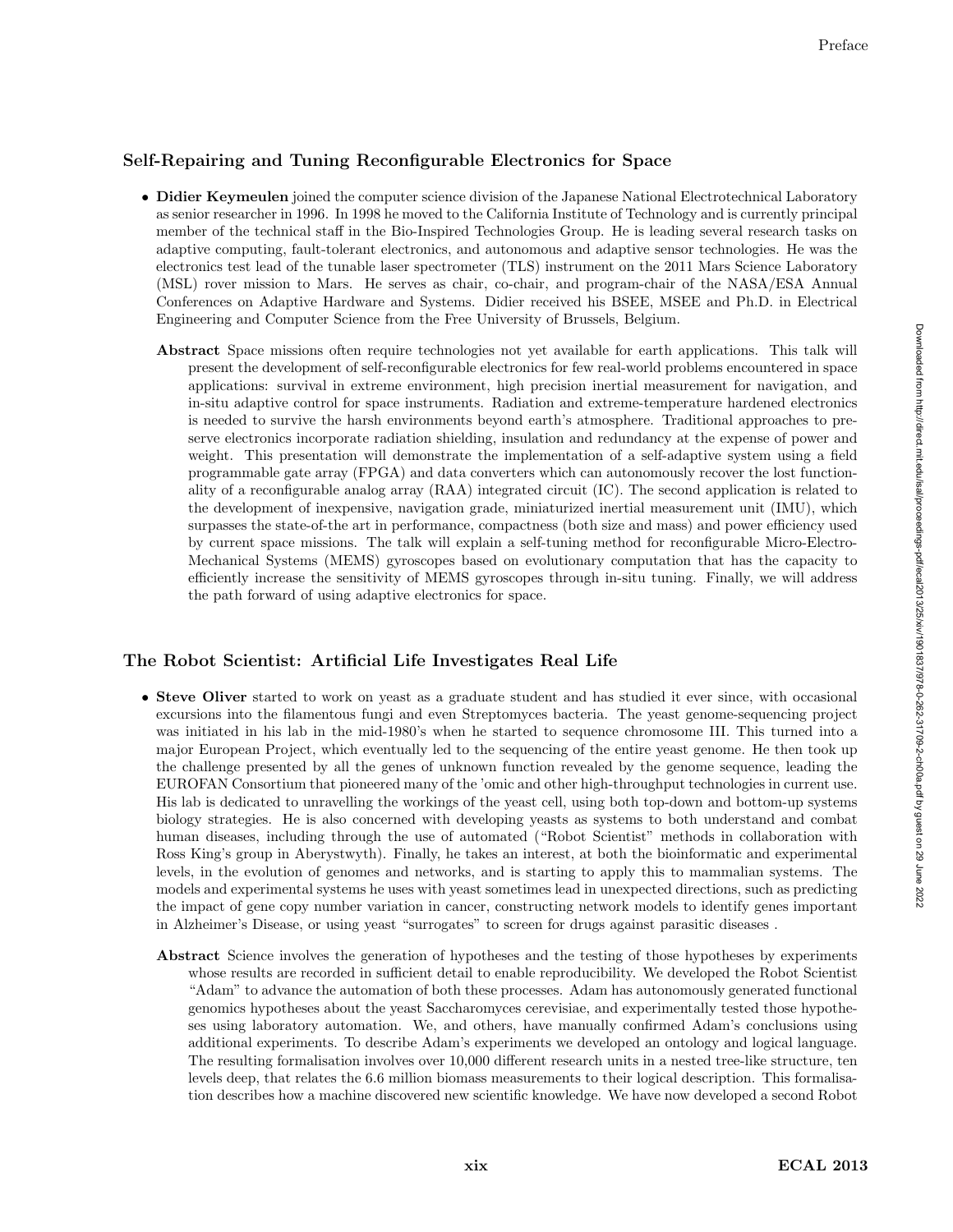Scientist, "Eve". Like Adam, Eve is a laboratory automation system that uses artificial intelligence techniques to discover scientific knowledge through cycles of experimentation. Eve automates the screening of candidate drugs, hit confirmation, and lead generation through QSAR learning and testing. Econometric modelling has identified the conditions where Eve outperforms standard automation. The second advance is the development of assays based on cellular analog computers. These utilize Saccharomyces cerevisiae synthetic biology to compute arbitrary Boolean functions of compound properties. These advances have enabled us to reposition multiple compounds as drugs likely to be effective at inhibiting specific enzyme targets in parasites causing tropical diseases.

### An Insight into Metabolic Requirements of Life

- Bernhard Ø. Palsson earned a Ph.D. from the University of Wisconsin in 1984. He held a faculty position at the University of Michigan from 1984 to 1995. He has been with UCSD since 1995. He is the author of over 350 peer reviewed scientific articles. He co-authored the text TISSUE ENGINEERING, Prentice Hall in 2004, and wrote SYSTEMS BIOLOGY: properties of reconstructed networks, Cambridge University Press in 2006, and SYSTEMS BIOLOGY: simulation of dynamic network states, Cambridge University Press in 2011. He sits on the editorial boards of several biology, bioengineering and biotechnology journals. Professor Palsson current research at UCSD focuses on 1) the reconstruction of genome-scale biochemical reaction networks (metabolism, transcriptional regulation & signaling), 2) the development of mathematical analysis procedures for genome-scale models (constraint-based and dynamic models), and 3) the experimental verification of genome-scale models with current emphasis on cellular metabolism and transcriptional regulation in E. coli, human pathogens, and organisms that are environmentally & bioprocess importance. He received an Institute of International Education Fellowship in 1977, Rotary Fellowship in 1979, a NATO fellowship in 1984, was named the G.G. Brown Associate Professor at Michigan in 1989, a Fulbright Fellow in 1995, an Ib Henriksen Fellow in 1996, the Olaf Hougen Professorship at the University of Wisconsin in 1999, the Lindbergh Tissue Engineering award in 2001, was named the Galetti Chair of Bioengineering in 2004, was elected into the National Academy of Engineering in 2006, received the UCSD Chancellor's Associates award in Science and Technology in 2006, and was selected as the developer of one of the most influential technologies on Biotech over the past 10 years by Nature Biotechnology (March 2006). He was the Richard S.H. Mah Lecturer at Northwestern University in 2007, received the Ernst W. Bertner Memorial Award, from the MD Anderson in Houston in 2008, an honorary doctorate from Chalmers University in Gothenburg, Sweden, in 2009, the Marvin Johnson Award from the ACS in 2010, elected fellow of the AAAS on 2011, and received the ASM Promega Biotechnology Research Award in 2012. Professor Palsson is an inventor with over 35 U.S. patents, many of which are in the area of hematopoietic stem cell transplantation, cell culture technology, bioreactor design, gene transfer, cell separations, high-throughput single cell manipulation, pedigree-controlled drug screening, network reconstruction, laboratory adaptive evolution, in silico model building and metabolic engineering. He co-founded a biotechnology company, AASTROM BIOSCIENCES (NASDAQ: ASTM) in 1988, where he served as the Vice President of Developmental Research for two years. Dr. Palsson is the founder and co-founder of ONCOSIS, a company that was focused on the purging of occult tumor cells in autologous bone marrow transplants, renamed as CYNTELLECT, focusing on instrumentation for high-throughput screening and in situ cell sorting and processing, GENOMATICA, a company that is focused on the production of commodity chemicals by fermentation (a spin-off from UCSD), and GT LIFE SCIENCES, an in silico biology (a spin-off from Genomatica).
	- Abstract Whole genome sequencing has enabled us to understand the basic gene portfolio of living cells. A class of gene products that are well known are metabolic enzymes. Based on genome annotation and legacy data it has become possible to reconstruct metabolic networks. These networks are amenable to modeling as systems and have given the basis for in silico cells that are the best representation of their living counterparts. We will discuss the conceptual basis for this field, the difficult and laborious process of network reconstruction, and give examples of the use of in silico cell simulations.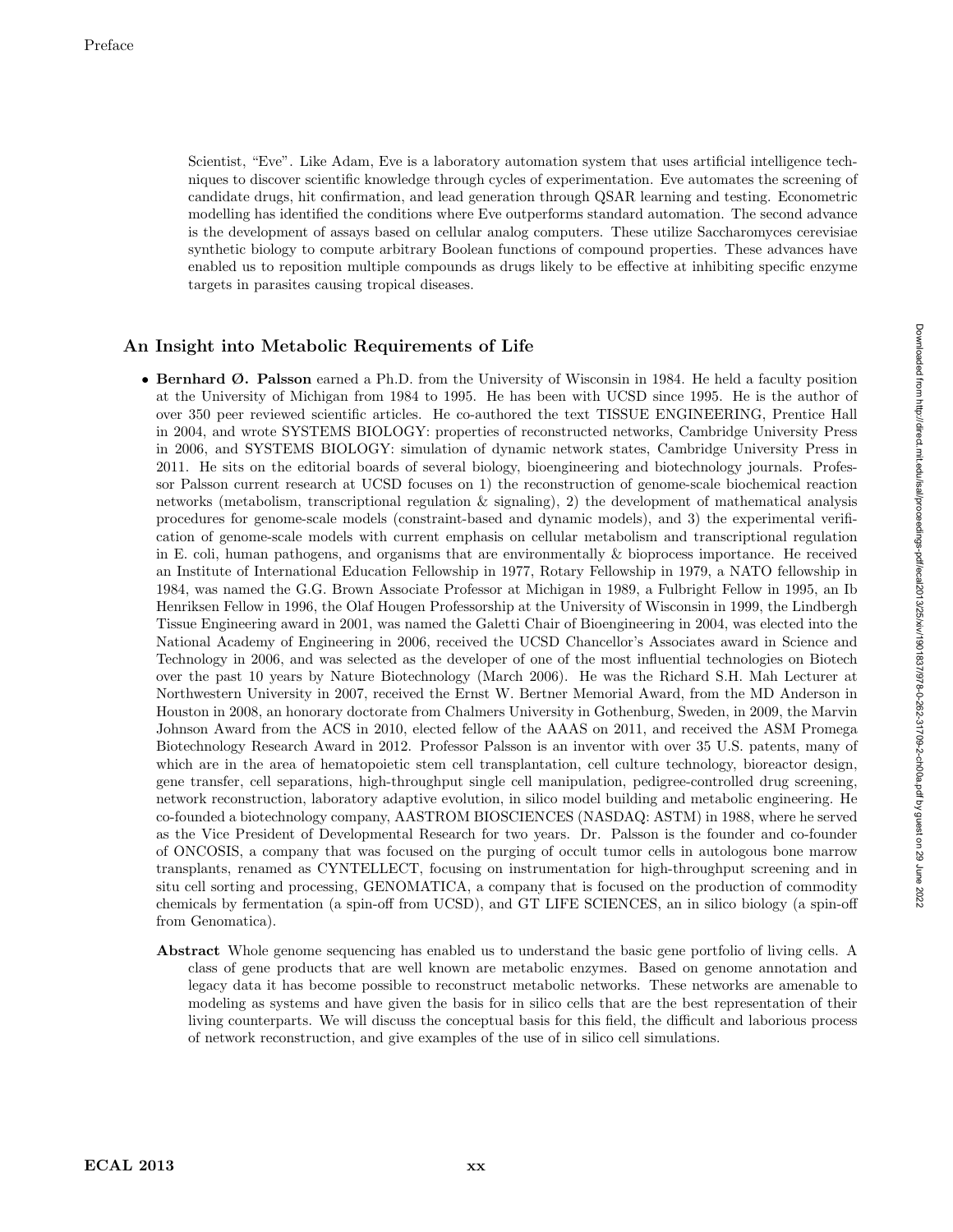### "Soft Robotics" - the next generation of intelligent machines

- Rolf Pfeifer Master's degree in physics and mathematics and Ph.D. in computer science (1979) from the Swiss Federal Institute of Technology (ETH) in Zurich, Switzerland. Three years as a post-doctoral fellow at Carnegie-Mellon and at Yale University in the US. Since 1987: professor of computer science at the Department of Informatics, University of Zurich, and director of the Artificial Intelligence Laboratory. Visiting professor and research fellow at the Free University of Brussels, the MIT Artificial Intelligence Laboratory in Cambridge, Mass., the Neurosciences Institute (NSI) in San Diego, the Beijing Open Laboratory for Cognitive Science, and the Sony Computer Science Laboratory in Paris. Elected "21st Century COE Professor, Information Science and Technology" at the University of Tokyo in 2004. In 2009: visiting professor at the Scuola Superiore Sant'Anna in Pisa, and at Shanghai Jiao Tong University in China; appointed "Fellow of the School of Engineering" at the University of Tokyo. Currently: Deputy Director of the NCCR Robotics, the "National Competence Center for Research in Robotics" in Switzerland. Research interests: embodied intelligence, biorobotics, morphological computation, modular robotics, self-assembly and educational technology. Authored books: "Understanding Intelligence", MIT Press, 1999 (with C. Scheier), "How the body shapes the way we think: a new view of intelligence," 2007 (with Josh Bongard) MIT Press (popular science style), "Designing intelligence - why brains aren't enough" (short version - with Josh Bongard and Don Berry, e-book), and "La révolution de l'intelligence du corps", 2012 ("The revolution of embodied intelligence"; with Alexandre Pitti) (in French). Lecture series: "The ShanghAI Lectures", a global mixed-reality lecture series on embodied intelligence, broadcast in 2012 from the University of Zurich, and Shanghai Jiao Tong University, China in cooperation with other universities from around the globe. World exhibition: ROBOTS ON TOUR - World Congress and Exhibition of Robots, Humanoids, Cyborgs, and more. 9 March 2013, Zurich (Puls 5): robotsontour.org.
	- Abstract Researchers from robotics and artificial intelligence increasingly agree that ideas from biology and self-organization can strongly benefit the design of autonomous robots. Biological organisms have evolved to perform and survive in a world characterized by rapid changes, high uncertainty, indefinite richness, and limited availability of information. The term "Soft Robotics" designates a new generation of robots capable of functioning in the real world by capitalizing on "soft" designs at various levels: surface (skin), movement mechanisms (muscles, tendons), and interaction with other agents (smooth, friendly interaction). Industrial robots, in contrast, operate in highly controlled environments with no or very little uncertainty. By "outsourcing" functionality to morphological and material characteristics - e.g. to the elasticity of the muscle-tendon system - the distinction between control and to-be-controlled, which is at the heart of manufacturing and control theory, breaks down and entirely new concepts will be required. In this lecture I will argue that the next generation of intelligent machines - robots - will be of the "soft" kind and I will explore the theoretical and practical implications, whose importance can hardly be over-estimated. I will be using many examples and case studies. In particular I will be introducing the tendon-driven "soft" robot "Roboy" that we have been developing in our laboratory over the last few months. Although many challenges remain, concepts from biologically inspired "soft" robotics will eventually enable researchers to engineer machines for the real world that possess at least some of the desirable properties of biological organisms, such as adaptivity, robustness, and versatility.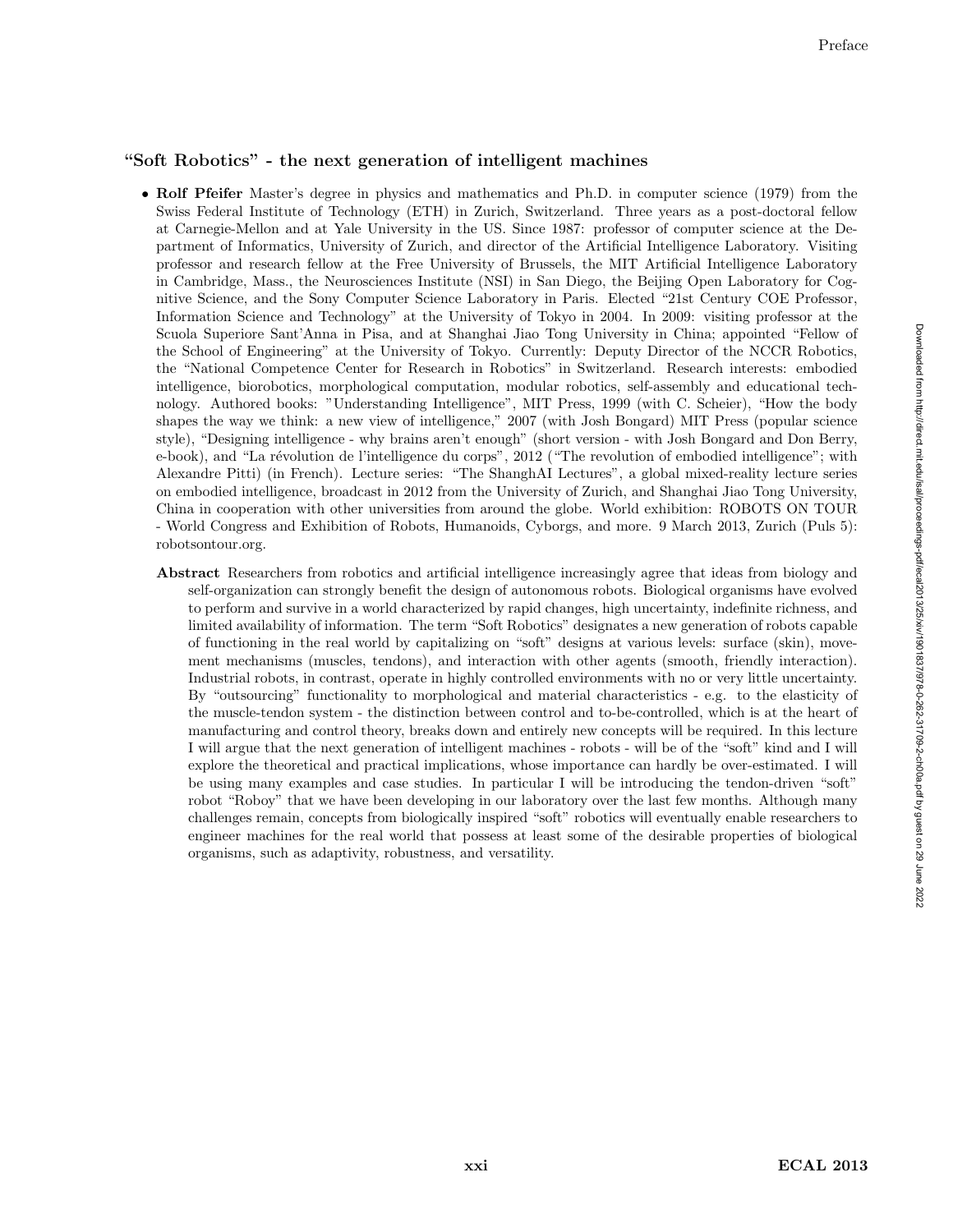# Tutorials

## • Cell Pathway Design for Biotechnology and Synthetic Biolog y

Claudio Angione, Jole Costanza, Giovanni Carapezza, Pietro Li´o and Giuseppe Nicosia

Description. We will introduce the BioCAD framework that we have developed to analyse, optimise and redesign biological models. The framework includes 1) Multi-Objective Optimisation, 2) Sensitivity, 3) Identifiability and 4) Robustness analyses. More specifically, we will present single- and multi-objective optimization algorithms able to handle genetic strategies or uptake rates in a given model. We will show that the condition of Pareto optimality can be relaxed (e.g., epsilon-dominance) to include suboptimal points that can be used to boost the algorithm in its convergence process. The Sensitivity Analysis (SA) is used to compute an index for each parameter that indicates its influence in the model. The Identifiability Analysis (IA) detects functional relations among decision variables through a statistical analysis on the values after and before the optimisation. The Robustness Analysis (RA), Local, Global and Glocal robustness, proves useful to assess the fragileness and robustness of the Pareto optimal solution (or of a given feasible solution) as a result of a perturbation occurring in the model. Our methodology is suitable for (i) any model consisting of ordinary differential equations, differential algebraic equations, flux balance analysis and gene-protein reaction mappings and for (ii) any simulator (e.g., SBML, MatLab, NEURON,  $C/C++$  program). In the tutorial, we will show how these techniques offer avenues to systematically explore, analyse, optimise, design and cross-compare biological models (e.g., metabolic models, gene regulatory networks).

#### • Exploring Prebiotic Chemistry Spaces

Jakob L. Andersen, Christoph Flamm, and Daniel Merkle

Description. We have developed a graph grammar based formalism to model chemical transformations. Within our formalism molecules are treated as vertex and edge labeled graphs and reactions (between molecules) are handled as graph rewrite. This approach nicely captures the algebraic properties of real chemistry, where novel molecules can be produced during chemical reactions. Graph grammars, i.e. a set of reaction rules and starting molecules, are very compact representations of entire chemical space. These spaces can contain interesting chemical transformation patterns such as auto-catalytic sub-networks, or alternative routes to molecules of interest. Such sub-networks are usually hard to find due to the vastness of chemical spaces. The situation is especially bad in the origin of life realm, where several putative prebiotic chemistries, all combinatorial complex in nature, have been suggested. Efficient computational methods for constructing and exploring chemical spaces are therefore essential to explore alternative scenarios, or to shade light on potential chemical processes which could have resulted in the emergence of life. The tutorial will offer a mix between short background presentations and accompanying practical examples. To ensure that attendees have the right libraries and programs available, we will provide a working environment. The attendees will learn (i) how to translate chemical reactions to graph rewrite rules, (ii) various methods to explicitly construct chemical spaces (iii) query the chemical space for interesting sub-networks.

#### • Designing Adaptive Humanoid Robots Through the FARSA Open-Source Framework Gianluca Massera, Tomassino Ferrauto, Onofrio Gigliotta and Stefano Nolfi

Description. In this tutorial we will illustrate FARSA, an open-source tool available from http://laral.istc.cnr.it/farsa/, that allows to carry on research on Adaptive Robotics. Farsa allows to simulate different robotic platforms (the iCub humanoid robot, and the Khepera, e-Puck, and marXbot wheeled robots), design the sensorimotor system of the robots, design the environment in which the robots operate, perform collective experiments with many interacting robots, design the robots' neural controllers, and allow the robots to develop their behavioural skills through an evolutionary or learning process. It is a cross-platform framework, that works on Linux, Windows and Mac on both 32bit and 64bit systems, constituted by a collection of integrated open-source object-oriented C++ libraries. The framework comes with a powerful graphical application that allow to create and run a large variety of experiments and to analyse and test the obtained results. Furthermore, FARSA has a plugin mechanism that allow to add new features (new robots, new motors, new neural networks, new learning algorithms, etc) that are integrated and accessible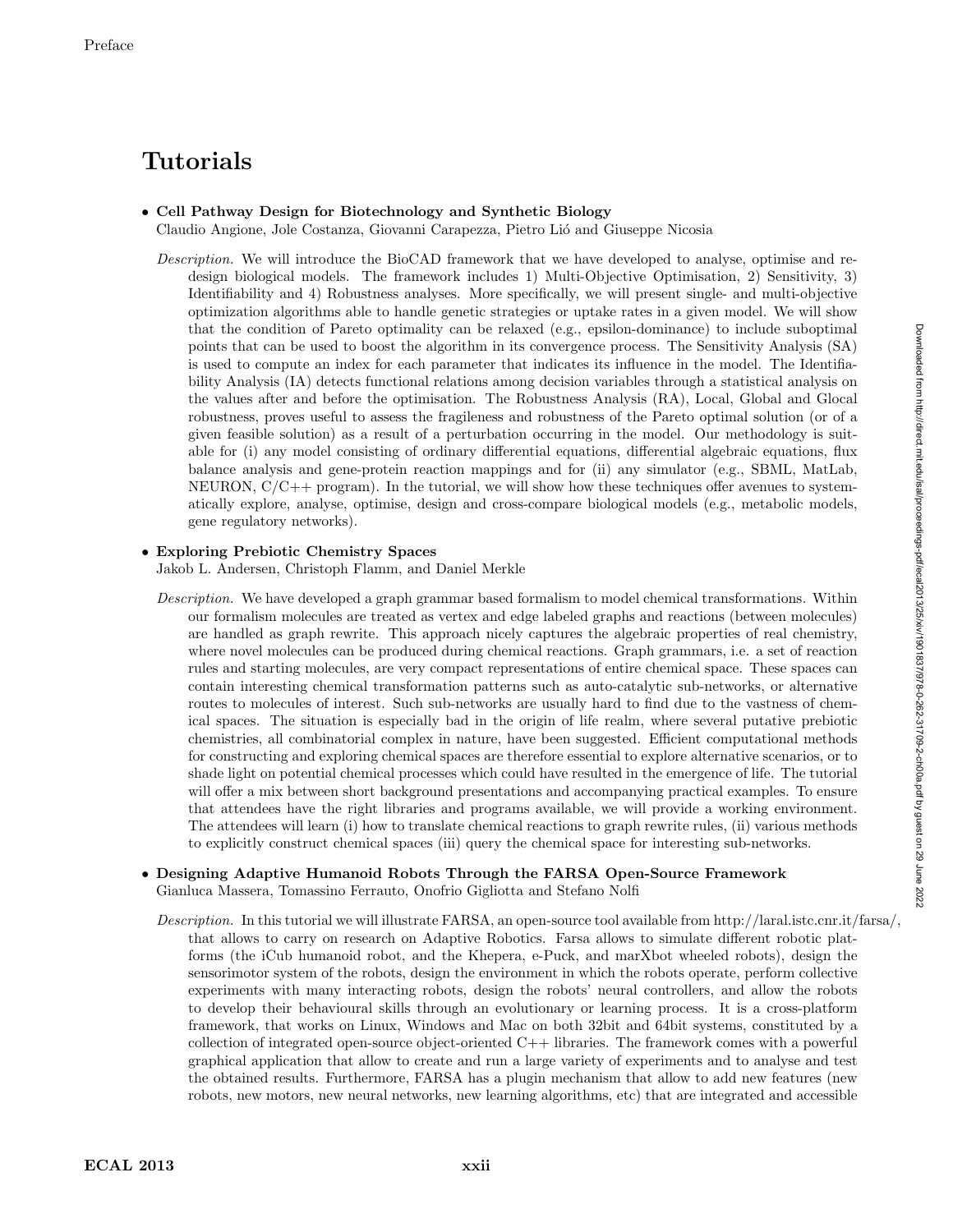by the graphic interface without modifying and recompiling the core code. FARSA is well documented, easy to use and comes with a series of exemplificative experiments that allow users to quickly gain a comprehension of the tool and a base for running a large spectrum of new experiments that can be set up simply by changing the available parameters. The aim of the tutorial is that to allow also non-technical user to quickly acquire the knowledge required to use the tool and personalize it to specific research interests.

- Next Generation Sequencing Data Production, Analysis, and Archiving Heiko Muller and Luca Zammataro
	- Description. Application of Next Generation Sequencing (NGS) in cancer research is becoming routine in laboratories all over the world and new applications of NGS are being developed at increasing speed. The generation, analysis, interpretation, and storage of NGS data poses a number of technical challenges. Here, the computational infrastructure and the analysis pipelines used at the Center of Genomic Science in Milan (Italian Institute of Technology) are described. In the second part, meta-analysis approaches facilitating the interpretation of NGS data are being discussed. In particular, we will highlight international efforts in cancer genomics aimed at collecting genomic data (e.g. somatic mutations, gene expression, epigenetic modifications, copy number variation) from cancer samples and correlating these data with clinical parameters with the aim of identifying novel biomarkers of cancer subtypes and eventually novel targets for therapeutic intervention. The joined analysis of genomic data of various kinds is a field of active research that is often referred to as Integromics. We will provide an overview of the current state of the art and illustrate the use of selected novel bioinformtaic resources of general interest.

#### • PyCX: A Python-Based Simulation Code Repository for Complex Systems Education Hiroki Sayama

Description. This tutorial will introduce PyCX, an online repository of sample codes, all written in plain Python, of various complex systems simulation, including iterative maps, cellular automata, dynamical networks and agent-based models. These sample codes are designed as educational materials so that students can gain practical skills for both complex systems simulation and computer programming simultaneously. The target audience of this tutorial will primarily be educators and researchers who teach complex systems-related courses and thus need simple, easy-to-understand examples of complex systems simulation. The tutorial will also be helpful for students who want to learn basics of writing complex systems simulation themselves. Prior knowledge of Python is helpful but not required. Participants should bring their own laptops to the tutorial so they can work on hands-on coding activities.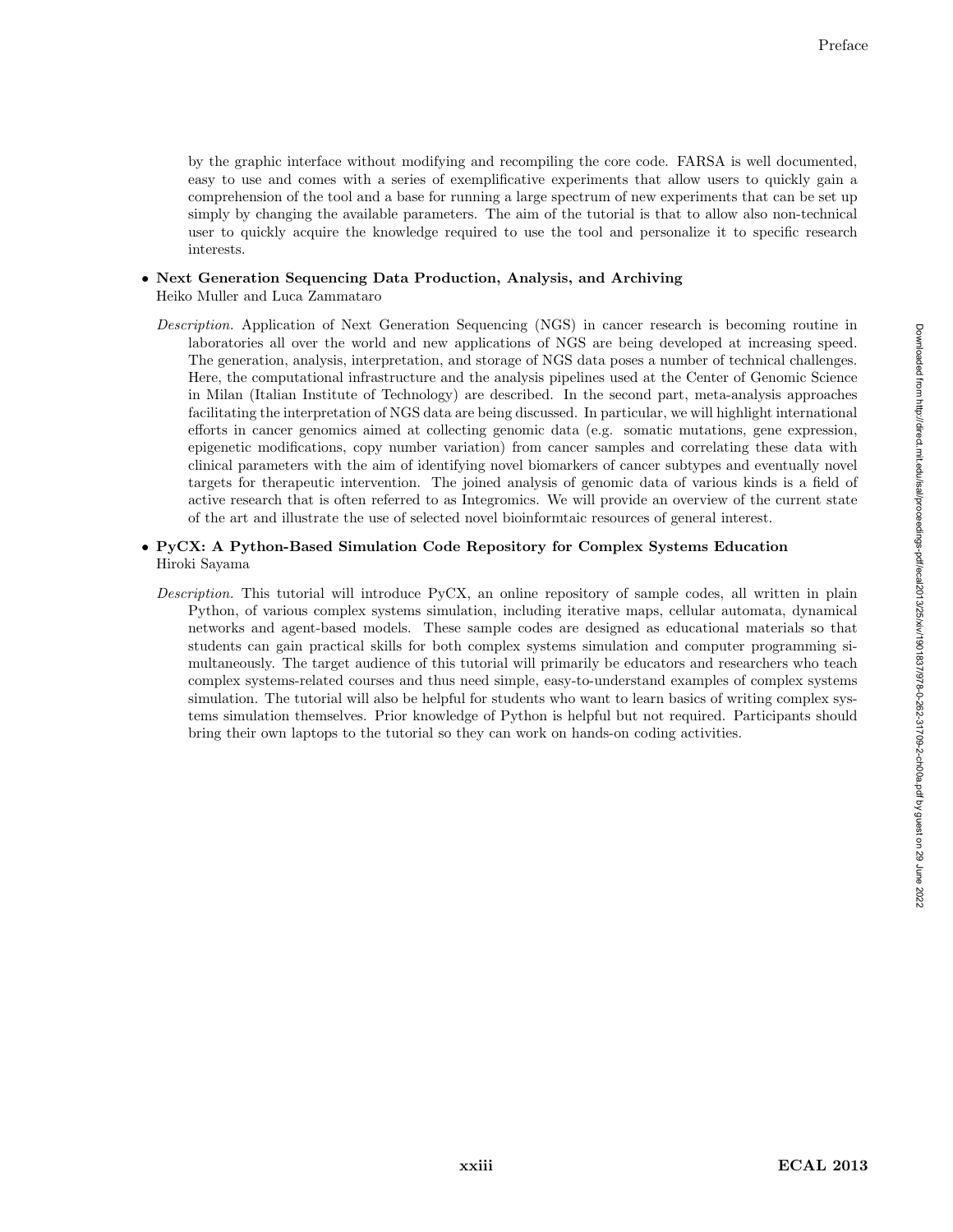## Satellite Workshops

- A TRUCE workshop on Unconventional Computing in 2070 Martyn Amos
- Artificial Life Based Models of Higher Cognition Onofrio Gigliotta and Davide Marocco
- Artificial Life in Massive Data Flow Takashi Ikegami, Mizuki Oka, Norman Packard, Mark Bedau and Rolf Pfeifer
- Collective Behaviours and Social Dynamics Stefano Nolfi, Marco Dorigo, Francesco Mondada, Tom Wenseleers, Vito Trianni and Michael Spranger
- 2nd International Workshop on the Evolution of Physical Systems John Rieffel, Nicolas Bredeche, Jean-Baptiste Mouret and Evert Haasdijk
- ERLARS 2013 6th International Workshop on Evolutionary and Reinforcement Learning for Autonomous Robot Systems Nils T. Siebel and Yohannes Kassahun
- Fundamentals of Collective Adaptive Systems Emma Hart and Ben Paechter
- HSB 2nd International Workshop on Hybrid Systems and Biology Thao Dang and Carla Piazza
- Protocells: Back to the Future Timoteo Carletti, Alessandro Filisetti, Norman Packard and Roberto Serra
- What Synthetic Biology can offer to Artificial Intelligence? Perspectives in the Bio-Chem-ICT and other scenarios Luisa Damiano, Pasquale Stano and Yutetsu Kuruma

ECAL 2013 xxiv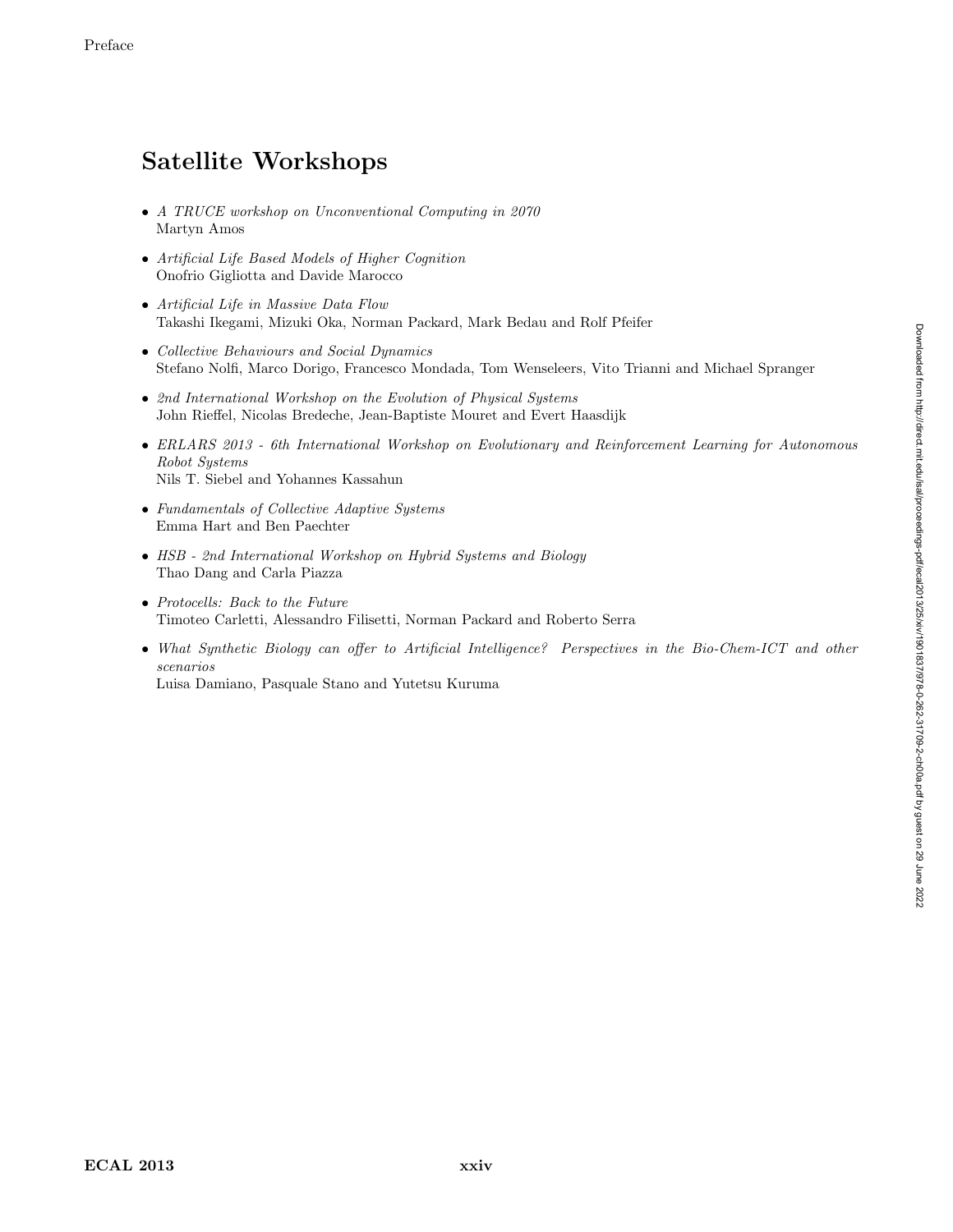## Program Committee

An event like ECAL'13 would not have been possible without the following dedicated members of the Program Committee. Our gratitude goes to all of them.

Hussein Abbass Alberto Acerbi Andy Adamatzky Youhei Akimoto Lee Altenberg Michele Amoretti Martyn Amos Claes Andersson Marco Antoniotti Paolo Arena Takaya Arita Dirk Arnold Giuseppe Ascia Jaume Bacardit Gianluca Baldassarre Wolfgang Banzhaf Xabier E. Barandiaran Helio Jose Barbosa Jake Beal Lucia Beccai Mark Bedau Randall Beer Katie Bentley Peter Bentley Heder S. Bernardino Daniel Berrar Hugues Bersini Luc Berthouze Mauro Birattari Jacek Blazewicz Leonidas Bleris Christian Blum Joshua C. Bongard Terry Bossomaier Paul Bourgine Anthony Brabazon Andrea Bracciali Juergen Branke Larry Bull Seth Bullock Tadeusz Burczyński Stefano Cagnoni Yizhi Cai Raffaele Calabretta Alexandre Campo Angelo Cangelosi Giulio Caravagna Timoteo Carletti Alberto Castellini Vincenzo Catania Ciro Cattuto Uday Chakraborty Bernard Chazelle Antonio Chella Ying-ping Chen Tang-Kay Chen Tianshi Chen Gregory S. Chirikjian Sung-Bae Cho Anders L. Christensen Dominique Chu David Merodio Codinachs David Cornforth Luis Correia Jole Costanza Vincenzo Cutello Alberto D'Onofrio Bruce Damer

Chiara Damiani Thomas Dandekar Christian Darabos Kerstin Dautenhahn Joachim De Beule Francisco Fernandez de Vega Kalyanmoy Deb Jordi Delgado Ralf Der Barbara Di Camillo Gianni Di Caro Cecilia Di Chio Ezequiel Di Mario Peter Dittrich Marco Dorigo Alan Dorin René Doursat Marc Ebner Pascale Ehrenfreund Gusz Eiben Arantza Etxeberria Giovanni M. Farinella Nazim Fates Harold Fellermann Chrisantha Fernando Paola Festa Grazziela Figueredo Alessandro Filisetti Christoph Flamm Francesco Fontanella Enrico Formenti Luigi Fortuna Giuditta Franco Walter Frisch Ruedi Füchslin Toshio Fukuda Luca Gambardella Jean-Gabriel Ganascia Nicholas Geard Philip Gerlee Carlos Gershenson Mario Giacobini Onofrio Gigliotta Alex Graudenzi Roderich Gross Thilo Gross Mario Guarracino Alaa Abi-Hadar Jin kao Hao Inman Harvey Paulien Hogeweg Gregory S. Hornby Phil Husbands Tim J. Hutton Fumiya Iida Hiro Iizuka Takashi Ikegami Christian Jacob Yaochu Jin Colin Johnson Laetitia Jourdan Janusz Kacprzyk George Kampis Istvan Karsai Jozef Kelemen Serge Kernbach Didier Keymeulen DaeEun Kim

Natalio Krasnogor Renaud Lambiotte Doron Lancet Pier Luca Lanzi Doheon Lee E. Stanley Lee Jonathan Lee Niles Lehman Tom Lenaerts Lukas Lichtensteiger Pietro Liò Hod Lipson Dapeng Liu Joseph Lizier Daniel Lobo Fernando Lobo Pier Luigi Luisi Torbjörn Lundh Dario Maggiorini George D. Magoulas Vittorio Maniezzo Elena Marchiori Omer Markovitch Davide Marocco Dominique Martinez Antonio Masegosa Jerzy Maselko Sarah Maurer Giancarlo Mauri John McCaskill Chris McEwan Barry McMullin Peter William McOwan José F. Mendes Olivier Michel Martin Middendorf Orazio Miglino Julian Miller Marco Mirolli Natasa Miskov-Zivanov Francesco Mondada Luís Moniz Pereira Sara Montagna Jason H. Moore Giovanni Muscato Iñaki Navarro Chrystopher L. Nehaniv Giuseppe Nicosia Martin Nilsson Jacobi Jason Noble Stefano Nolfi Wieslaw Nowak Michael O'Neill Eckehard Olbrich Ping-Feng Pai Wei Pang Elisa Pappalardo Luca Patan`e Marco Pavone Mario Pavone Joshua Payne David Pelta Andrew Philippides Simone Pigolotti Raphaël Plasson Alessio Plebe Daniel Polani Mikhail Prokopenko

Paolo Provero Palaniappan Ramaswamy Vitorino Ramos Steen Rasmussen Thomas S. Ray John Rieffel Laura A. Ripamonti Luis M. Rocha Andrea Roli Pierre Rouze Kepa Ruiz Mirazo Franck RUFFIER Erol Sahin Corrado Santoro Francisco C. Santos Hiroki Sayama Thomas Schmickl Marc Schoenauer Luis Seabra Lopes Roberto Serra Hsu-Shih Shih Andrew Shreve Ricard Solé Giandomenico Spezzano Antoine Spicher Peter Stadler Kenneth Stanley Pasquale Stano Luc Steels Giovanni Stracquadanio Reiji Suzuki El-Ghazali Talbi Arvydas Tamulis Kay Chen Tan Uwe Tangen Charles Taylor Tim Taylor Pietro Terna German Terrazas Angulo Christof Teuscher Gianna M. Toffolo Marco Tomassini Vito Trianni Soichiro Tsuda Elio Tuci Ali Emre Turgut Karl Tuyls Jon Umerez Renato Umeton Ashish Umre Edgar E Vallejo Sergi Valverde Patricia A. Vargas Richard Vaughan Marco Villani Mirko Viroli Paul Vogt Richard Watson Janet Wiles Alan Winfield Rachel Wood Andrew Wuensche Larry Yaeger Hector Zenil Tom Ziemke